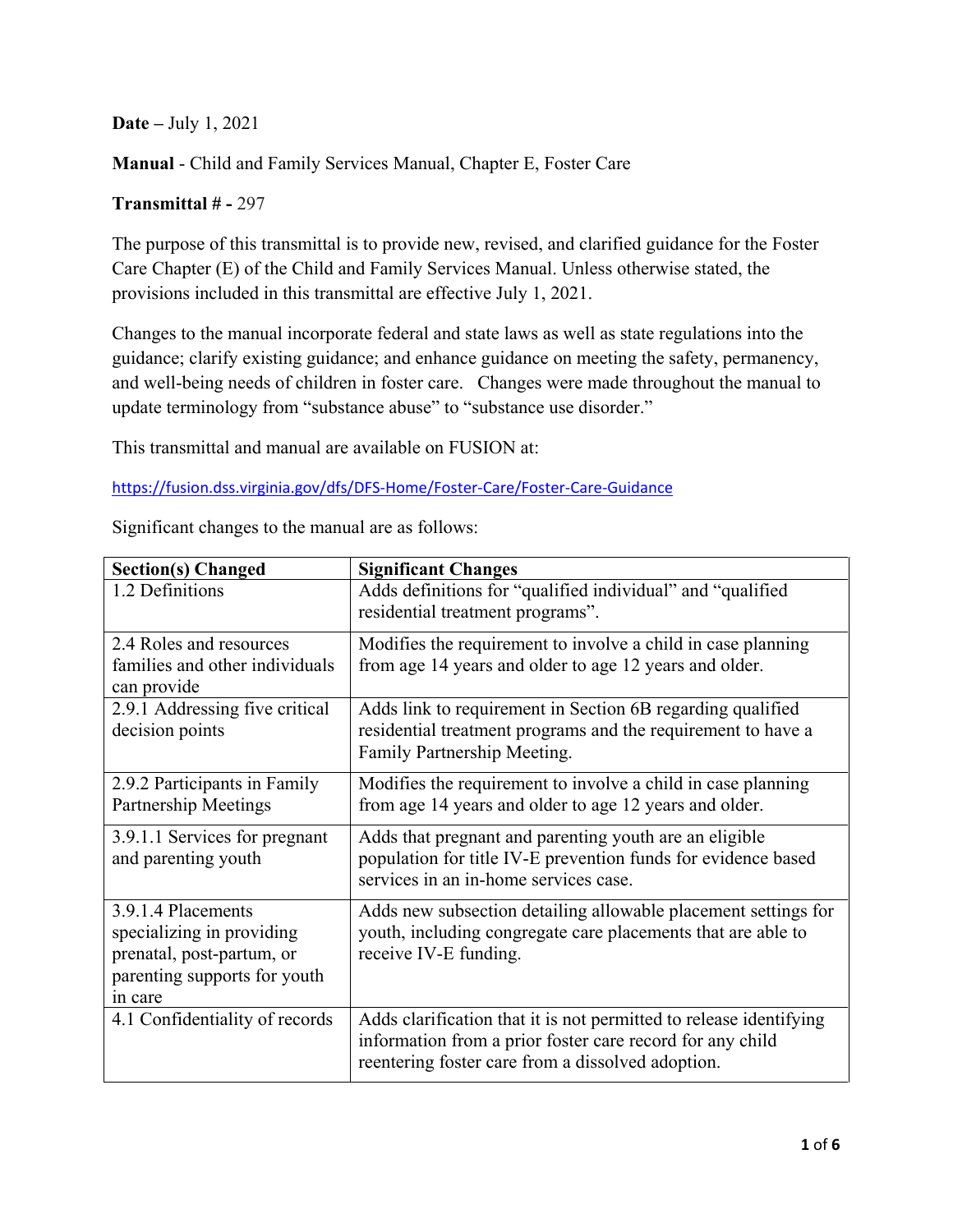| 4.5.1 Title IV-E eligibility<br>requirements                  | Changes the requirement for the title IV-E eligibility application<br>to be completed within 10 days of removal from the home<br>rather than within 10 days of the court commitment order.                                                                                                                                                                                                                                                                                                                                                                                          |
|---------------------------------------------------------------|-------------------------------------------------------------------------------------------------------------------------------------------------------------------------------------------------------------------------------------------------------------------------------------------------------------------------------------------------------------------------------------------------------------------------------------------------------------------------------------------------------------------------------------------------------------------------------------|
| 5.8 Types of assessment tools                                 | Adds information about the trauma screening available through<br>Virginia Heals.                                                                                                                                                                                                                                                                                                                                                                                                                                                                                                    |
|                                                               | Adds information about the Genogram Tool available through<br>the child welfare information system.                                                                                                                                                                                                                                                                                                                                                                                                                                                                                 |
| 6.3 Critical decisions in<br>making placements                | Updates language for immediate placements to be consistent<br>with the title change for Section 6.9.                                                                                                                                                                                                                                                                                                                                                                                                                                                                                |
| 6.9 Procedures for immediate                                  | Retitles Section 6.9 to Procedures for immediate placement                                                                                                                                                                                                                                                                                                                                                                                                                                                                                                                          |
| placement                                                     | Removes information related to the outdated emergency<br>approval process and adds information about procedures for<br>placing children immediately in a kinship home.                                                                                                                                                                                                                                                                                                                                                                                                              |
| 6.13 Placements in relative<br>homes                          | Updates information about the process to approve kinship foster<br>homes for immediate placement.                                                                                                                                                                                                                                                                                                                                                                                                                                                                                   |
| 6.16 Placements in residential<br>programs                    | Add links to title IV-E reimbursable residential placements for<br>the implementation of Family First.                                                                                                                                                                                                                                                                                                                                                                                                                                                                              |
| 6B Placements specific to<br><b>Family First requirements</b> | Adds a new section outlining the congregate care settings that<br>children in foster care will need to be placed to be eligible for<br>title IV-E funding upon implementation of Family First and the<br>requirements for those settings.                                                                                                                                                                                                                                                                                                                                           |
|                                                               | The new subsections include:                                                                                                                                                                                                                                                                                                                                                                                                                                                                                                                                                        |
|                                                               | 6B.1 Introduction<br>6B.2 Framework<br>6B.2.1 Legal Authority<br>$\circ$<br>6B.2.1.1 Qualified residential treatment<br>programs<br>6B.2.1.2 Placement in a licensed family-<br>based residential treatment facility for<br>substance use disorder<br>6B.2.1.3 Other Family First specific<br>placement requirements<br>6B.3 Qualified Residential Treatment Programs<br>(QRTPs)<br>6B.3.1 Assessment<br>$\circ$<br>6B.3.1.1Qualified individual<br>6B.3.1.2 Family and permanency team<br>٠<br>meetings<br>6B.3.2 Court requirements<br>O<br>6B.3.2.1 Materials to be submitted to |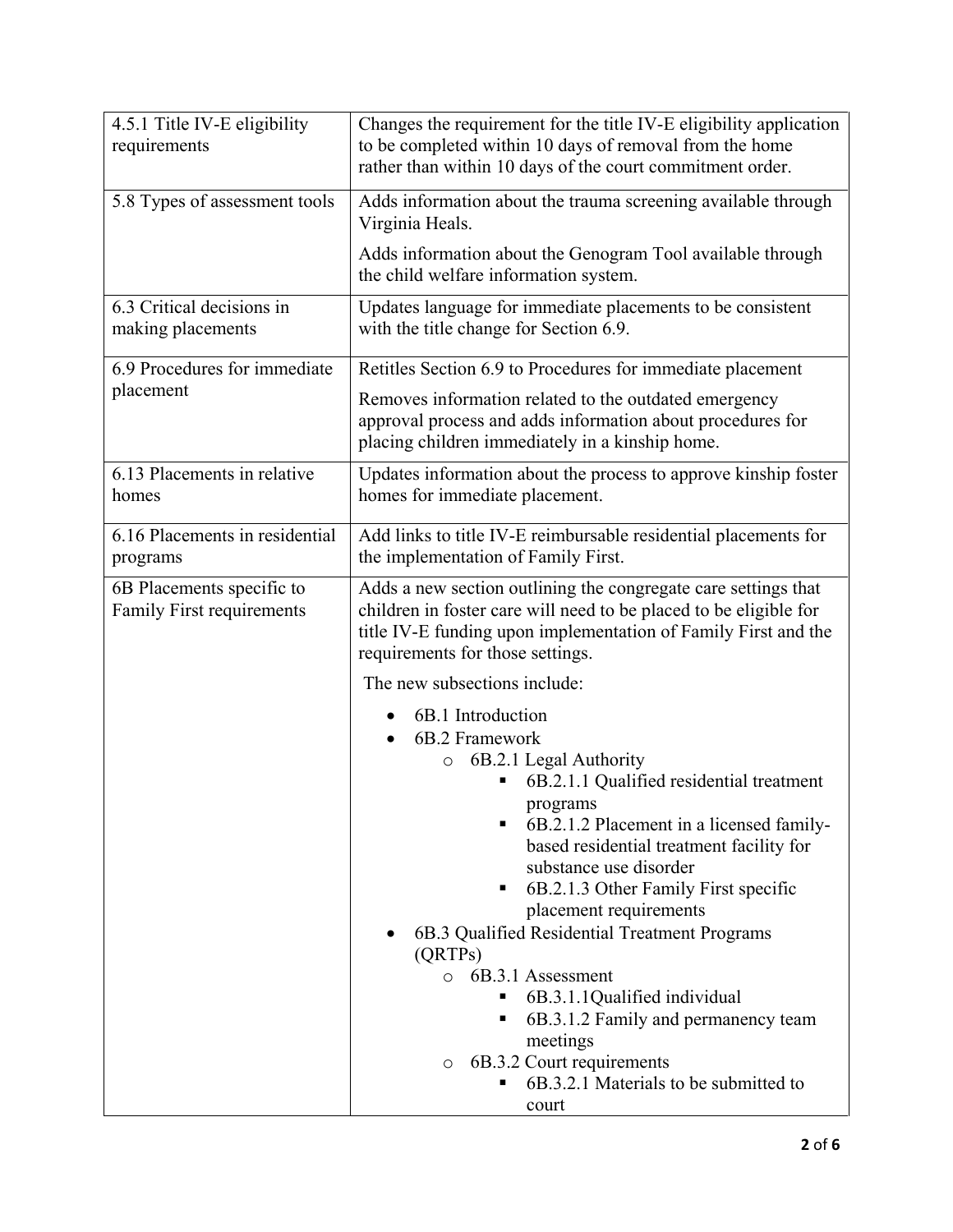|                                                                                | 6B.3.2.2 Foster care plan requirements<br>6B.3.2.3 Court ordered findings<br>6B.3.2.4 Requirements for subsequent<br>foster care hearings<br>6B.3.3 Commissioner approval for extended<br>$\circ$<br>placement<br>6B.4 Out of State Residential Placements<br>6B.5 Family-based residential treatment facility for<br>substance use disorder<br>6B.5.1 Eligibility of the child<br>$\circ$<br>6B.5.2 Eligibility of the facility<br>$\circ$<br>6B.5.3 Foster care plan requirements<br>$\circ$ |
|--------------------------------------------------------------------------------|------------------------------------------------------------------------------------------------------------------------------------------------------------------------------------------------------------------------------------------------------------------------------------------------------------------------------------------------------------------------------------------------------------------------------------------------------------------------------------------------|
| 7.4.1 Six processes that<br>support concurrent planning                        | Updates information about the process to approve kinship foster<br>homes for immediate placement.                                                                                                                                                                                                                                                                                                                                                                                              |
| 7.5 Shared decision making                                                     | Modifies the requirement to involve a child in case planning<br>from age 14 years and older to age 12 years and older.                                                                                                                                                                                                                                                                                                                                                                         |
| 7.5.1 Using Family<br>Partnership Meetings prior to<br>change of placement     | Updates information about the process to approve kinship foster<br>homes for immediate placement.                                                                                                                                                                                                                                                                                                                                                                                              |
| 8.4 Assessing for Return<br>Home                                               | Adds that the SDM Reunification Tool can be used in the<br>assessment process for reunification.                                                                                                                                                                                                                                                                                                                                                                                               |
| 8.6 Reunification services and<br>service planning                             | Modifies the requirement to involve a child in case planning<br>from age 14 years and older to age 12 years and older.                                                                                                                                                                                                                                                                                                                                                                         |
| 8.6.6 Contacts and visits<br>following reunification                           | Adds a requirement that during a trial home visit at least one<br>worker visit per month must occur in the family's home and<br>with all household members.                                                                                                                                                                                                                                                                                                                                    |
| 9.4.4.2 Procedures to follow<br>for court termination                          | Adds that when a termination of parental rights (TPR) petition<br>is not filed at the same time as the foster care plan changing the<br>goal to adoption, the petition must be filed within 30 days of the<br>hearing.                                                                                                                                                                                                                                                                         |
| 10.8 Overview of relatives<br>becoming foster parents                          | Updates information about the process to approve kinship foster<br>homes for immediate placement.                                                                                                                                                                                                                                                                                                                                                                                              |
| 10.11.2.1 Determining<br>eligibility for youth                                 | Removes the requirement for the KinGAP (Kinship)<br>Guardianship Assistance Program) Staffing Report to be<br>submitted to the permanency practice consultant for approval of<br>KinGAP for all children under the age of 14.                                                                                                                                                                                                                                                                  |
| 10.11.2.3 Determining<br>placement of at least six $(6)$<br>consecutive months | Updates information about the process to approve kinship foster<br>homes for immediate placement.                                                                                                                                                                                                                                                                                                                                                                                              |
| 10.11.2.4 Siblings of eligible<br>youth placed in the same<br>home             | Updates language to be consistent with the process to approve<br>kinship foster homes.                                                                                                                                                                                                                                                                                                                                                                                                         |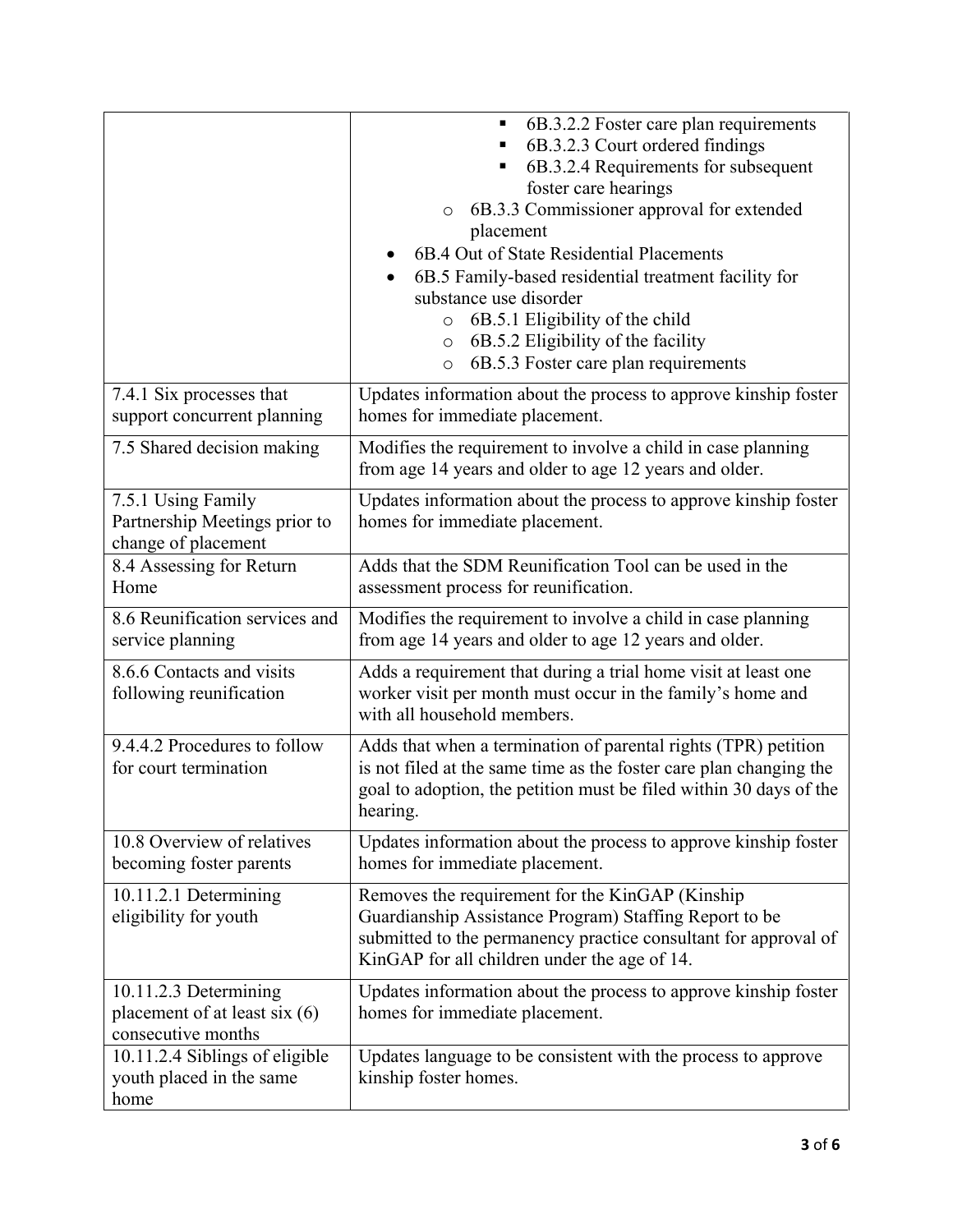| 10.11.3 Foster care plan<br>requirements                                                             | Adds a link to the new section 10.11.4 and clarifies that LDSS<br>must make efforts to discuss the kinship guardianship<br>arrangement with the youth's parents. If they are not able to<br>discuss the arrangement with the parents, efforts must be<br>documented and can include sending letters, conducting person<br>locator searches and other diligent search tools. |
|------------------------------------------------------------------------------------------------------|-----------------------------------------------------------------------------------------------------------------------------------------------------------------------------------------------------------------------------------------------------------------------------------------------------------------------------------------------------------------------------|
| 10.11.4 Determining that the<br>goal of adoption is not<br>appropriate                               | Adds a new section detailing the required efforts to determine<br>that the goal of adoption is not appropriate for the child for the<br>purposes of eligibility for kinship guardianship assistance.                                                                                                                                                                        |
| 10.15 Negotiating kinship<br>guardianship assistance                                                 | Adds references to the Referral for KinGAP Negotiation Packet<br>this is available on FUSION.                                                                                                                                                                                                                                                                               |
| 12.5.1.2 Placements for youth<br>who are victims or at risk of<br>sex trafficking                    | Adds a new section for recommended placements for youth who<br>are victims of or at risk of sex trafficking and reorganizes the<br>remaining subsections as follows:                                                                                                                                                                                                        |
|                                                                                                      | 12.5.1.3 Human trafficking assessments and children<br>and youth in foster care<br>12.5.1.4 Resources                                                                                                                                                                                                                                                                       |
| 12.11.7.7 Medicaid's<br><b>Addiction and Recovery</b><br><b>Treatment Services (ARTS)</b><br>program | Updates the section with current information regarding<br>Medicaid's services for individuals with substance use<br>disorders.                                                                                                                                                                                                                                              |
| 14.4.4.4 Court approval                                                                              | Clarifies that IV-E funding cannot be used beginning on the<br>181 <sup>st</sup> day if the judicial determination is not made within 180<br>days of the execution of the VCSSA.                                                                                                                                                                                            |
| 14.4.4.5 Title IV-E eligibility                                                                      | Clarifies that IV-E funding cannot be used for the remainder of<br>the foster care episode if the judicial determination is not made<br>within 180 days of the execution of the VCSSA.                                                                                                                                                                                      |
| 15.3 Engaging family and key<br>partners in developing the<br>foster care plan                       | Modifies the requirement to involve a child in the development<br>of their case plan from age 14 years and older to age 12 years<br>and older.                                                                                                                                                                                                                              |
| 16.2.6.5 Exceptions to the<br>requirement to file for TPR                                            | Adds that the LDSS is required to determine whether it will file<br>for TPR prior to the child reaching 15 months in foster care so<br>that it can timely file for TPR or claim an exception at the 15<br>month mark.                                                                                                                                                       |
|                                                                                                      | Adds two additional examples of potential compelling reasons<br>to not file for TPR that were included in 2021 legislative<br>changes.                                                                                                                                                                                                                                      |
|                                                                                                      | Adds that the Summary of Decision Not to File for TPR form<br>must also be attached to the petition and the plan for the next<br>permanency planning hearing.                                                                                                                                                                                                               |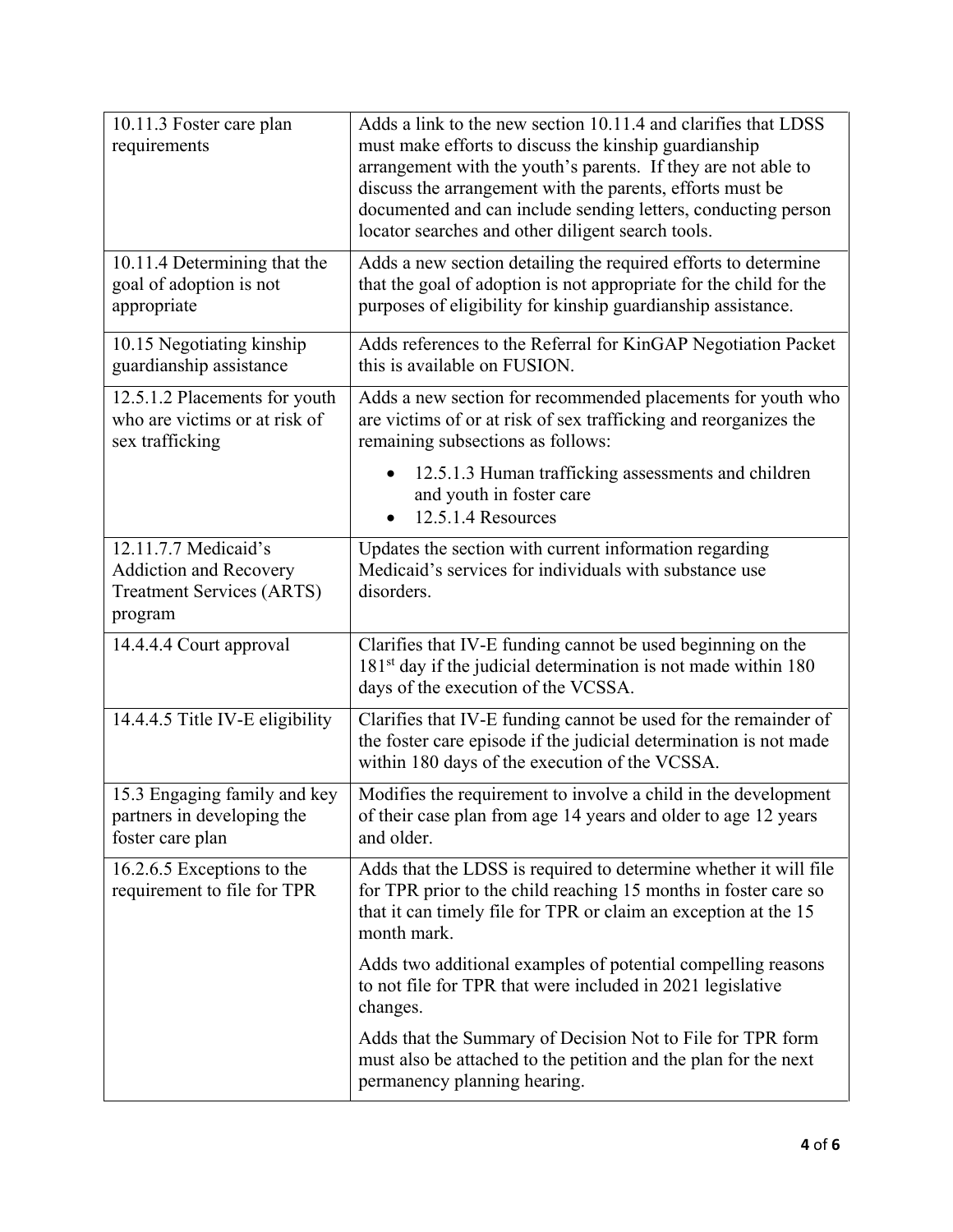| 16.4 Basic Timeline                                        | Adds the Summary of Decision Not to File for TPR to the forms<br>necessary for the second permanency planning hearing.                                                                                                                       |
|------------------------------------------------------------|----------------------------------------------------------------------------------------------------------------------------------------------------------------------------------------------------------------------------------------------|
| 16.6.2 Composition of the<br>Review Panel and notification | Modifies the requirement to involve a child in the<br>Administrative Panel Review from 14 years and older to 12<br>years and older.                                                                                                          |
| 16.7 Supervisory Reviews                                   | Removed the 16.7 Supervisory Reviews as all youth in the<br>defunct Independent Living Program (program prior to<br>Fostering Futures) have aged out and there is no longer a need<br>for supervisory reviews.                               |
|                                                            | The following sections (and their subsections) have been<br>renumbered and now display as:                                                                                                                                                   |
|                                                            | 16.7 Additional information regarding required reviews<br>16.8 Restoration of parental rights<br>$\bullet$                                                                                                                                   |
| 17.3 Required training                                     | Updates the required supervisor training to include SUP5705,<br>which is the fifth course in the Family Services CORE<br>Supervisor Training Series.                                                                                         |
| 17.3.3 First six months<br>requirement                     | Adds CWS3015: Adoption Assistance as a required training in<br>the first six months of employment for all adoption service<br>workers.                                                                                                       |
| 17.18 Failure to provide foster<br>care services           | Adds a section describing the authority for state intervention<br>when agencies fail to provide foster care services or create<br>substantial risk to the health, safety, or well-being of any child<br>under their supervision and control. |
| 18.1.3 Rates                                               | Updates the maintenance payment rates and clothing allowance<br>rates for July 2021.                                                                                                                                                         |
| 18.1.5 Maintenance payments<br>from title IV-E funds       | Updates language to be consistent with the process to approve<br>kinship foster homes.                                                                                                                                                       |

Questions about this transmittal should be directed to the Regional Permanency Practice Consultants:

| Central: | Alisha Hunt, 804-912-4104, a.hunt@dss.virginia.gov                |
|----------|-------------------------------------------------------------------|
|          | Lisa Tully, 804-840-4099, lisa.tully@dss.virginia.gov             |
|          | Sarah McDonald, 804-310-1741, s.mcdonald@dss.virginia.gov         |
| Eastern: | Ashley Lipscomb, 757-376-3172, ashley 1.lipscomb@dss.virginia.gov |
|          | Emily Lowe, 757-636-0052, e.lowe@dss.virginia.gov                 |
|          | Gayle Brown, 757-687-9148, gayle1.brown@dss.virginia.gov          |